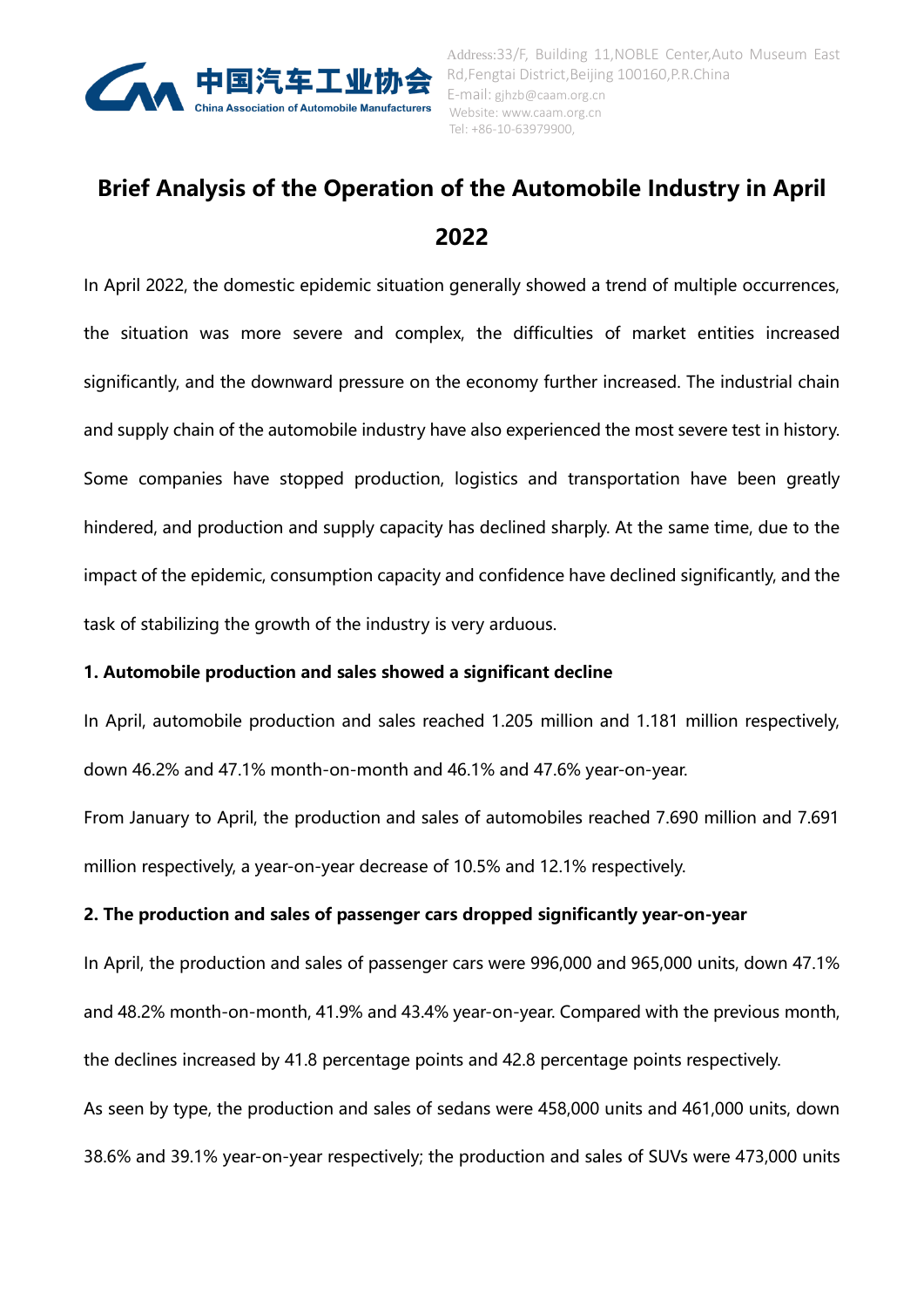

and 447,000 units, down 43.9% and 45.6% year-on-year respectively; the production and sales of MPVs were 47,000 units and 39,000 units, down 42.1% and 54.6% year-on-year respectively; the production and sales of crossover passenger vehicles were both 18,000 units, down 59.6% and 55.7% year-on-year respectively.

From January to April, the production and sales of passenger cars were 6.494 million and 6.510 million, down 2.6% and 4.2% year-on-year.

In April, the sales volume of domestically produced high-end brand passenger cars reached 114,000 units, a year-on-year decrease of 61.5%, and the decline was greater than the overall passenger car sales. From January to April, domestically produced high-end brand passenger cars sold 1.042 million units, down 10.1% year-on-year, 5.93 percentage points higher than the overall decline in passenger cars.

### **3. The production and sales of commercial vehicles continued the rapid downward trend**

In April, the production and sales of commercial vehicles were 210,000 and 216,000, down 41.8% and 41.6% month-on-month and 59.8% and 60.7% year-on-year. As seen by type, all four types of trucks fell sharply year-on-year, with heavy trucks having the most significant decline; three types of buses declined to varying degrees, with light-duty buses fell more significantly year-on-year.

From January to April, the production and sales of commercial vehicles reached 1.195 million and 1.181 million respectively, a year-on-year decrease of 37.9% and 39.8%. In terms of production and sales by model, the production and sales of buses decreased by 27.7% and 27.0% year-on-year respectively; the production and sales of trucks decreased by 38.8% and 41.0% year-on-year respectively.

### **4. The rapid growth of new energy vehicles year-on-year**